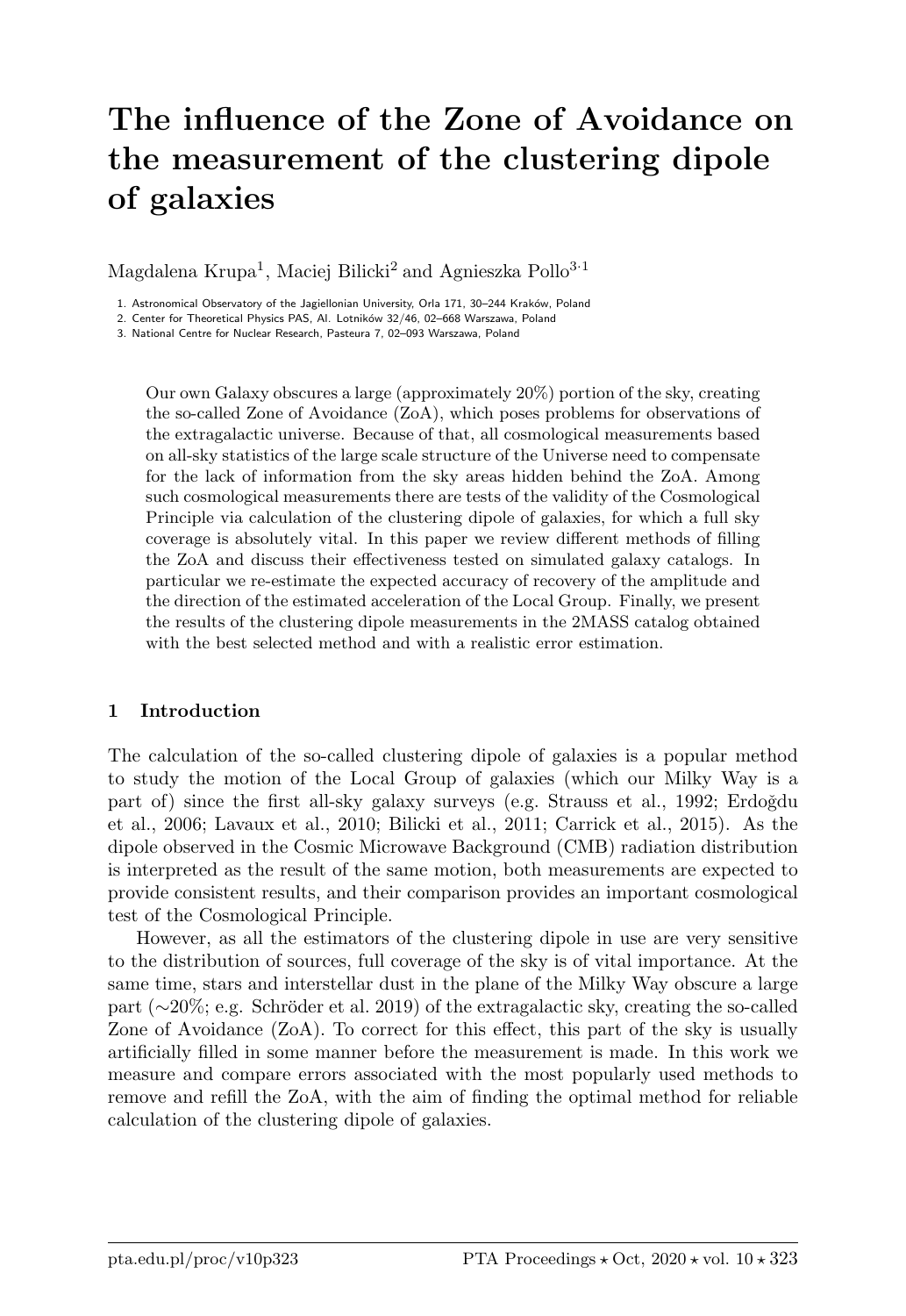# 2 Method

We calculate the clustering dipole of galaxies based on all-sky catalogs under the assumption that the visible matter is a good tracer of the underlying density field. As the estimator, we use the so-called *flux dipole*, defined as:

$$
\widetilde{\mathbf{d}} = C \sum_{m_{min}}^{m_{max}} 10^{-0.4m_i} \hat{\mathbf{r}}_i
$$
 (1)

where C is a normalization constant characteristic of a catalog,  $m_i$  is the apparent magnitude of the *i*-th source and  $r_i$  is the direction of the *i*-th source on the sky.

We calculate the clustering dipole first in the Millennium XXL (MXXL; Smith et al. 2017) simulated galaxy catalog and then in the 2MASS catalog, as a function of limiting magnitude. Our aim is to determine how a dipole measurement depends on the definition and the method of reconstructing the ZoA, as well as to establish which of the tested methods results in the approximation of the calculated clustering dipole closest to its true value. We consider three definitions of the ZoA:

- I:  $|b| < 10^{\circ}$ ;  $|b| < 15^{\circ}$  for  $l < 30^{\circ} \vee l > 330^{\circ}$
- II:  $|b| < 5^{\circ}$  for  $l < 135^{\circ} \vee l > 225^{\circ}$ ;  $|b| < 10^{\circ}$  for  $l < 75^{\circ} \vee l > 285^{\circ}$ ;  $|b| < 15^{\circ}$ for  $l < 30^\circ \vee l > 330^\circ$
- III:  $|b| < 5^\circ$ ;  $|b| < 10^\circ$  for  $l < 75^\circ \vee l > 285^\circ$ ;  $|b| < 15^\circ$  for  $l < 30^\circ \vee l > 330^\circ$

We also use three methods to populate the ZoA: (1) cloning the strips adjacent to the ZoA with mirror–like reflections; (2) similarly as above: cloning every second galaxy from twice as wide adjacent strips; (3) random filling.

We want to find the optimal method of dealing with the ZoA problem when calculating the clustering dipole based on all-sky galaxy catalogs. In order to do so, we employ the following algorithm: 1. ZoA reconstruction according to a combination of its removal and refilling methods described above; 2. calculation of the clustering dipole, which gives us an estimate of the amplitude and direction of the acceleration of the Local Group of galaxies; 3. calculation of the misalignment angle (an angle between the CMB and galaxy clustering dipole which appears due to a combination of various effects, such as stochasticity in the nonlinear relation between the velocity and acceleration of the Local Group); 4. comparison of the results obtained with different methods.

We perform this analysis first for the MXXL simulated galaxy catalog. It allows us to compare the results obtained for the datasets with the ZoA modified in 12 different ways against the clustering dipole calculated for the unaltered, original dataset. Based on this comparison we are able to establish which method of the ZoA reconstruction provides the results closest to the ones obtained for the original dataset. Then, we use this method to calculate the clustering dipole in a real catalog: 2MASS (Skrutskie et al., 2006).

## 3 Data

For our work we used two datasets: MXXL simulated galaxy catalog and 2MASS galaxy catalog. MXXL is an N-body simulation consisting of more than 58 mln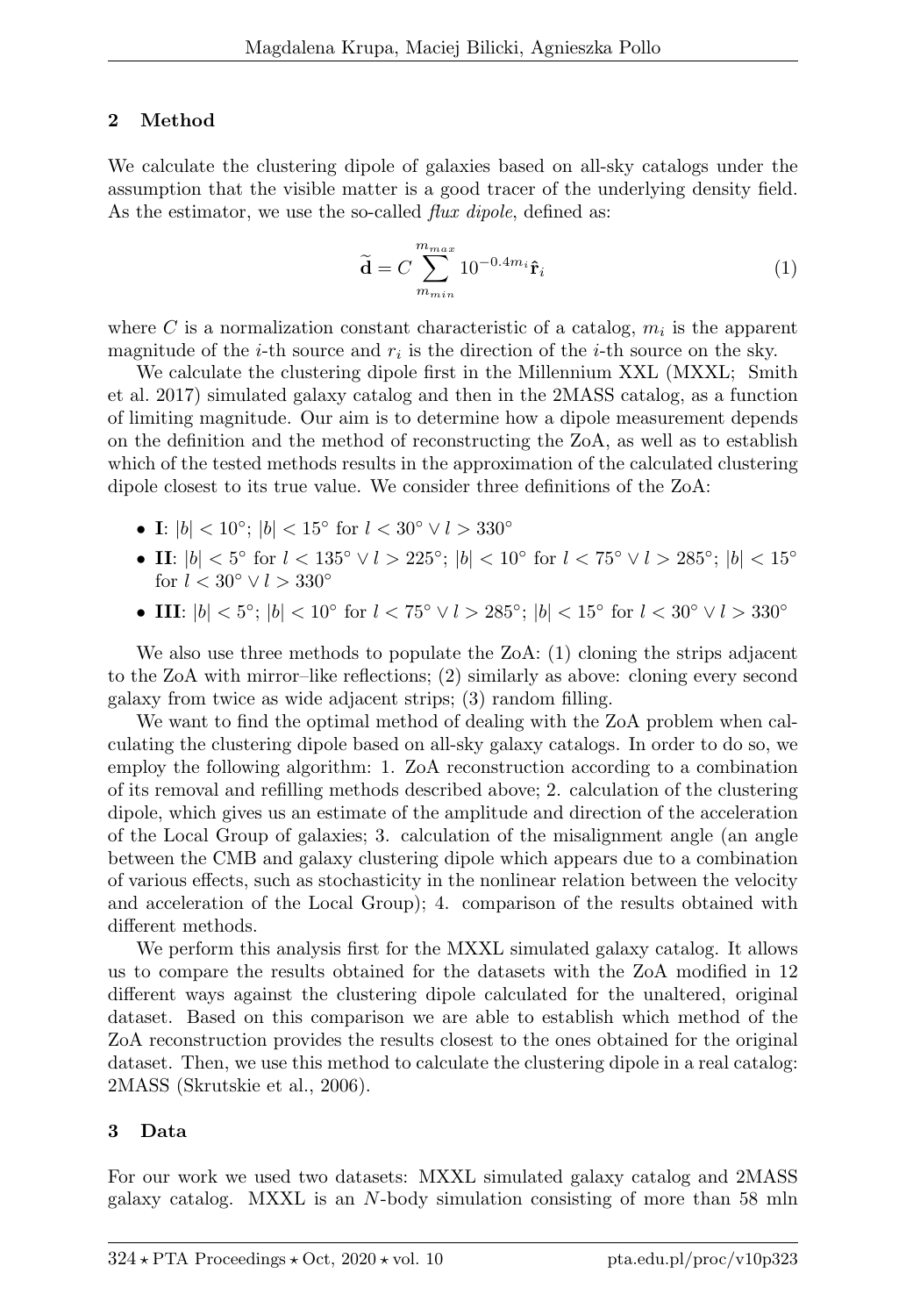

Fig. 1: The clustering dipole amplitude obtained for MXXL simulated galaxy catalog with the use of different methods of the ZoA treatment; right: the close-up of the dipole centered on the highest values of the limiting magnitude; the results obtained for the unaltered simulated catalogs denoted as REAL and marked by bold red curves; results 2II and 2III – the closest to the real one – also marked as bold curves; errors marked by horizontal dashes.

sources, out of which we found 2 772 185 useful for our purpose. The magnitudes in this simulated catalog reach  $r \approx 20$  mag. However, we introduced a cutoff at  $r = 17.5$ mag in order to obtain a galaxy sample comparable with the 2MASS galaxy catalog.

Two Micron All-Sky Survey (2MASS) catalog is the first near-infrared all-sky survey, and it covers 99.998% of the sky. It contains more than 1 million galaxies and is complete for sources brighter than  $K \approx 13.5$  mag.

## 4 Results

Fig. 1 presents the growth of the dipole amplitude as a function of an increasing magnitude limit, calculated for the MXXL simulated galaxy catalog, modified in 12 different ways. The errors were estimated via a bootstrap method and in Fig. 1 they are marked by horizontal dashes. In the legend REAL denotes the original, unmodified MXXL simulated galaxy catalog and is marked as a bold red curve, reaching ∼1550 km s<sup>-1</sup> for the limiting magnitude of the catalog. Colored curves  $(1I – 3III)$  mark the results obtained for the MXXL simulated galaxy catalog modified according to the 9 tested methods of filling the ZoA (3 shapes of the ZoA filled in 3 ways, as described in Sec. 2). All of them also reach, within the error bars, values close to  $\sim$ 1550 km s<sup>-1</sup>. The right panel of Fig. 1 presents a close-up for the largest limiting magnitude values. It is clearly visible that the optimal results (curves closest to the real one) are obtained for the method 2II, followed closely by 2III (indicated by bold curves in Fig. 1). The 3 remaining bold curves in Fig. 1, described as ZoA II – III, mark the results obtained for three versions of a removed and not filled in ZoA. In this case the removal of the simulated galaxies in the ZoA underestimates the calculated values of the dipole amplitude for all 3 shapes of the ZoA. The shape I has the least influence on the results. Moreover, the dipole amplitude for this definition of the ZoA reaches its maximum value at ∼16 mag and starts decreasing. The curves, representing the results obtained with the use of the two remaining definitions of the ZoA (II and III), rise sharply for the largest limiting magnitudes.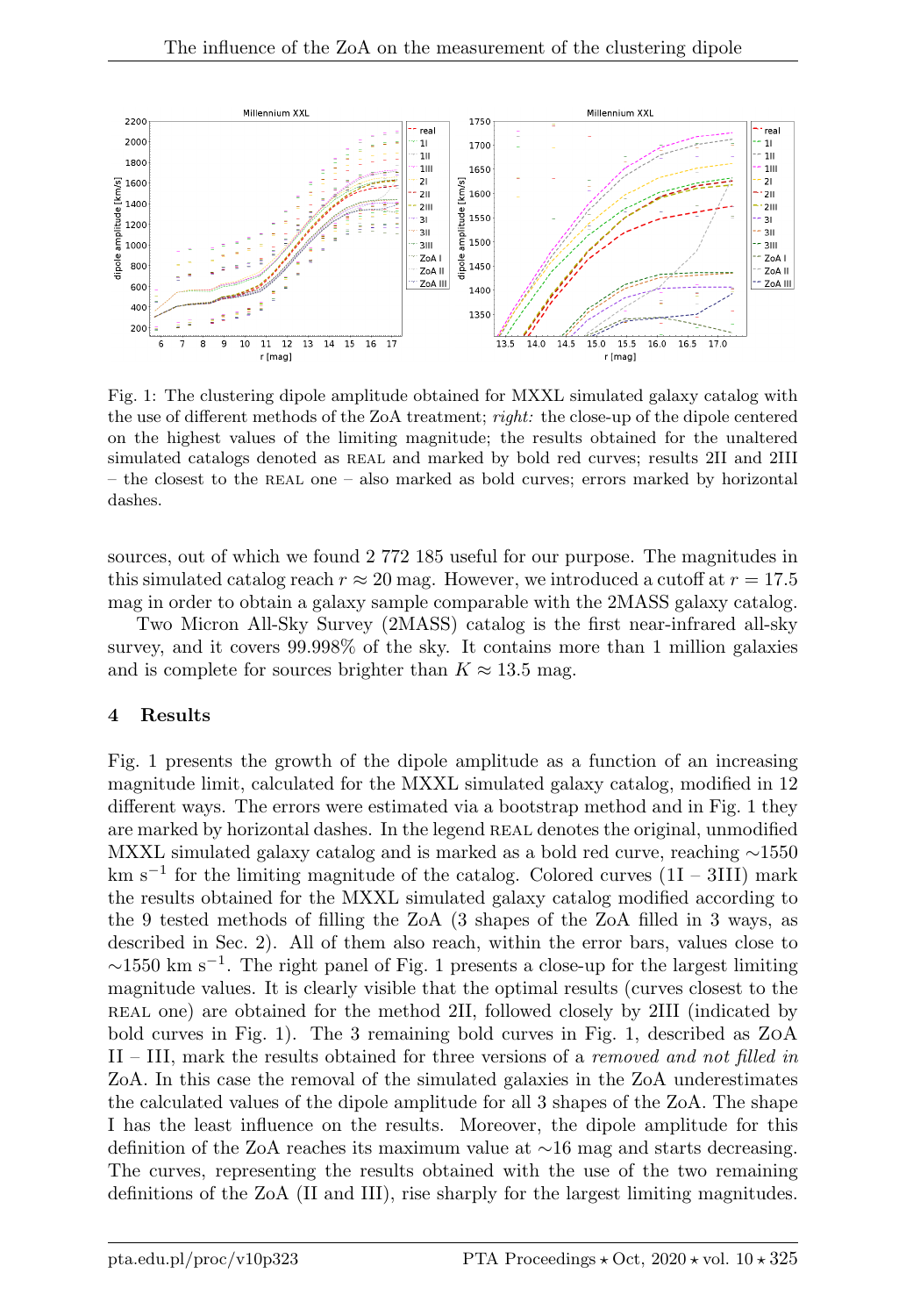

Fig. 2: The misalignment angle obtained for MXXL simulated galaxy catalog with the use of different methods the ZoA treatment; *right*: the close-up of the misalignment angle centered on the highest values of the limiting magnitude; the results obtained for the unaltered simulated catalogs denoted as real and marked by bold red curves; results 2II and  $2III$  – the closest to the REAL one – also marked as bold curves; errors marked by horizontal dashes.

Finally, it is also clearly visible that the error bars for these 3 curves decrease with the increasing limiting magnitude.

Fig. 2 presents the misalignment angle as a function of the limiting magnitude. Similarly as above, the errors were estimated via a bootstrap method (in Fig. 2 marked by horizontal dashes). REAL indicates the misalignment angle calculated for the unmodified MXXL simulated galaxy catalog. Curves denoted by  $1I - 3III$ represent the results calculated with the use of the catalog with the ZoA removed and filled according to the 9 tested methods (see Sect 2). Finally, ZoA  $I - III$ depict the misalignment angle calculated for data with the ZoA left empty. It is significant, that any of the modifications of the MXXL simulated galaxy catalog results in the sustained overestimation of the misalignment angle with comparison to the REAL result. The right panel of Fig. 2 presents a close-up of the results for the largest magnitudes. Similarly to the case of the dipole amplitude, the removal of the ZoA defined by I results in the shape of the misalignment angle's curve similar to the referential, real one, while the definitions II and III cause the misalignment angle to rise sharply for the largest magnitudes. Also, it is visible, that once more filling the ZoA according to the methods 2II and 2III results in the values of the misalignment angle, still overestimated, but the closest to the one obtained for the original MXXL simulated galaxy catalog.

Fig. 3 presents the juxtaposition of the statistical errors for each method of dealing with the ZoA problem, both for the dipole amplitude and the misalignment angle. From Fig. 3 we conclude:

- all the tested methods overestimate the amplitude  $(5\% 35\%)$  and underestimate the misalignment angle  $(20\% - 40\%)$ ;
- all the methods from the 3rd group (random filling) overpredict the misalignment angle significantly while the dipole amplitude to the lesser degree;
- all the methods from the 1st group (cloning adjacent areas) overpredict the amplitude significantly, while the misalignment angle only slightly less than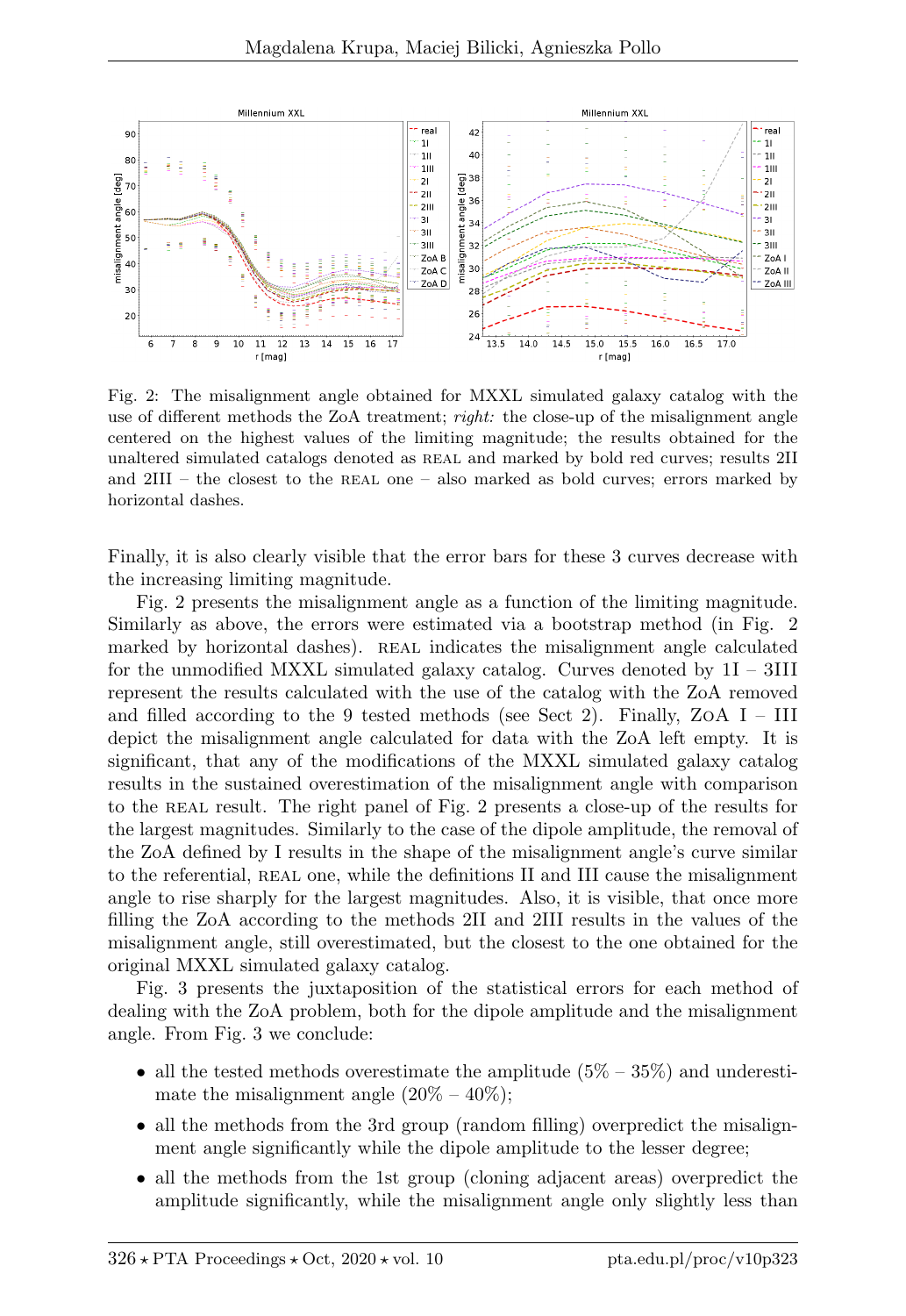

Fig. 3: The systematic errors of the amplitude and misalignment angle measurement for MXXL simulated galaxy catalog with the use of different methods of the ZoA treatment.

the methods from the 3rd group;

- the methods from the 2nd group can be considered the best, however only with the most conservative removal of the ZoA; otherwise they fare no better than the methods from the 1st group;
- the systematic errors of the amplitude are in some cases (mainly for the methods from the 1st group) larger with the ZoA filled than left empty; filling the ZoA improves mainly the misalignment angle;

Fig. 4 presents the comparison of the results for the MXXL simulated catalog and the 2MASS catalog, both obtained via the method of filling the ZoA we deem optimal, that is 2II.  $r$  magnitudes in the MXXL simulated galaxy catalog were rescaled to match the  $K_s$  band of 2MASS.

The left panel of Fig. 4 presents the growth of the amplitude as a function of the limiting magnitude, for Millennium and 2MASS galaxy catalogs. In both cases the amplitude increases, reaching its peak at ∼1550 km/s for the limit of ∼13.5 mag. While for the MXXL simulated galaxy catalog the amplitude seems to converge at that value, for the 2MASS catalog that is not the case.

The right panel of Fig. 4 presents the misalignment angle as a function of the limiting magnitude of the galaxy sample. It is visible that the misalignment angle for the 2MASS catalog reaches significantly lower values (~10<sup>°</sup> than for the MXXL catalog (∼30◦ ). Similarly to the amplitude, here also the misalignment angle for the 2MASS catalog does not converge, contrary to what is visible for the MXXL.

#### 5 Conclusions

In our work we tested methods of dealing with the ZoA problem for the calculation of the clustering dipole of galaxies. First, we performed our analysis using the MXXL simulated galaxy catalog, which provided us with the possibility of comparing the results obtained with the artificially filled ZoA vs. the idealized ones, enabling us to establish which of the tested methods is optimal for our purpose. We found that filling the ZoA, defined according to our definition II (see Sect. 2), by cloning